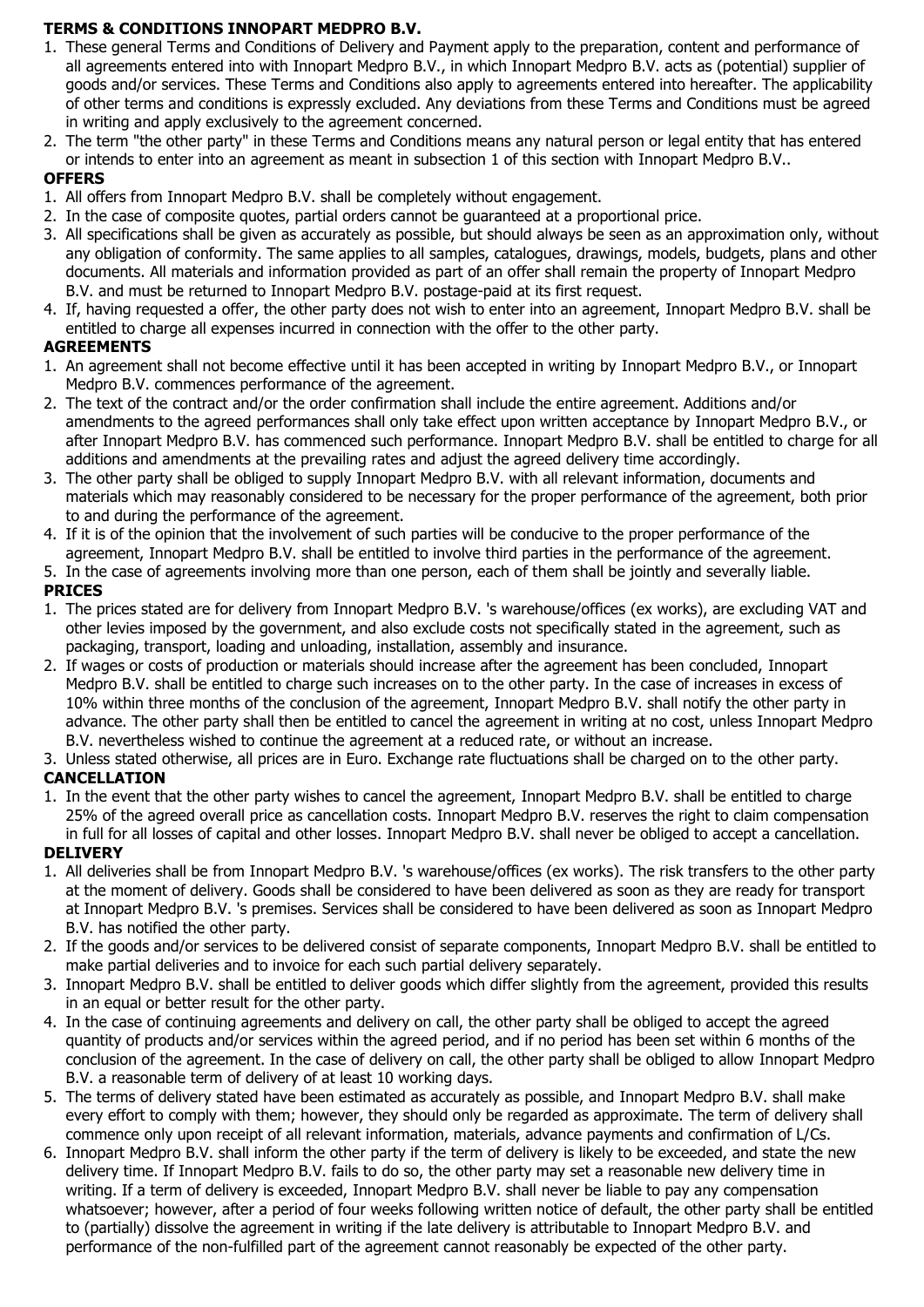7. The other party shall be obliged to accept the goods. Should the other party fail to accept the goods delivered in time, Innopart Medpro B.V. shall be entitled to store the goods or have them stored at the other party's risk and expense, and/or to consider the agreement null and void after a period of seven days, and to charge the other party accordingly.

## **PACKAGING MATERIALS**

1. Packaging materials will be charged for on the invoice separately. The amounts involved will be retransferred only if the packaging materials are returned postage-paid to Innopart Medpro B.V., undamaged and cleaned within a week of delivery.

# **TRANSPORT**

- 1. At the request of the other party or if the proper performance of the agreement so requires, Innopart Medpro B.V. may arrange for the transport of the goods delivered to the other party's registered address or another address specified by the other party.
- 2. All transport shall be at the risk and expense of the other party. Innopart Medpro B.V. advises the other party to take out adequate insurance at all times.
- 3. The means of transport, transporter, packaging and route shall be determined by Innopart Medpro B.V. in its best estimation, unless the other party has given explicit instructions in this respect and agreed to bear any additional costs involved.

## **FORCE MAJEURE**

- 1. Upon the occurrence of circumstances which are beyond the control of Innopart Medpro B.V. or make the normal performance of the agreement impossible or unreasonably onerous, the parties' obligations to one another shall be suspended until such circumstances no longer exist.
- 2. "Force majeure" shall be considered to include catastrophes, natural disasters, government measures, war, riots, strikes, unusual stagnation in production or transport, exceptional sickness absenteeism, and any other unforeseen circumstances which affect the operations of Innopart Medpro B.V. and/or its suppliers.
- 3. Should the situation of force majeure last for longer than three months, either party shall be entitled to dissolve the agreement in writing. Following dissolution, Innopart Medpro B.V. shall be entitled to invoice the other party for the performance delivered by Innopart Medpro B.V. prior to the situation of force majeure. The parties shall not be entitled to any form of compensation in this respect.

## **RETENTION OF TITLE**

- 1. All goods delivered shall remain the property of Innopart Medpro B.V. until the other party has performed in full all its obligations to Innopart Medpro B.V. by virtue of any deliveries made and to be made, including the obligations arising from the failure to fulfil any undertakings.
- 2. The other party shall be obliged to keep all goods recognisably as being the property of Innopart Medpro B.V., and to store these separate from other, similar goods.
- 3. Until the property transfers to the other party, the other party shall not be entitled to create any rights in respect of the goods delivered or to give the goods in use to a third party under any title whatsoever.
- 4. If the goods delivered are to be processed, altered or mixed, Innopart Medpro B.V. shall immediately acquire a right of co-ownership to the good/goods they are incorporated in, up to an amount equal to the value of the goods delivered.
- 5. The other party shall be entitled to use or sell the goods delivered only in the course of its normal business operations and in accordance with their purpose. In the event of the re-sale of goods which still are the property of Innopart Medpro B.V., or of goods to which Innopart Medpro B.V. has a right of co-ownership, the other party shall be obliged to claim a similar retention of title as included in these Terms and Conditions. Furthermore, Innopart Medpro B.V. shall, at the moment of delivery following such re-sale, acquire a non-possessory pledge in respect of the amounts receivable by the other party from its customer, and have the right to notify the customer of this pledge and demand and receive payment.
- 6. In the event that the other party fails to fulfil any contractual obligation on time, or has been or is liquidated or dies or applies for a moratorium judicial postponement of payment of debts, or a petition for its winding up or bankruptcy is or has been filed, Innopart Medpro B.V. shall be entitled to consider the agreement cancelled by the other party and to demand the return of all goods not or not fully paid for as its property, without notice of default or judicial intervention being required.
- 7. Following cancellation and repossession of goods, Innopart Medpro B.V. shall be entitled to charge cancellation and repossession costs to the other party, without prejudice to its right to compensation for all loss of capital and other losses.
- 8. The other party shall immediately give Innopart Medpro B.V. at its first request all information and assistance required to enforce rights of pledge and enable Innopart Medpro B.V. to gain repossession, subject to a penalty of EUR 1,000 per day. The other party herewith authorises Innopart Medpro B.V. irrevocably to enter all sites and buildings where its goods may be stored, or to have a third party enter these.

## **INDUSTRIAL PROPERTY RIGHTS**

- 1. Innopart Medpro B.V. shall retain all industrial and/or intellectual property rights on deliveries, relating to drawings, models, brands, copyright, product specifications, designs, software, etc. By entering into an agreement the other party agrees to refrain from all breaches of Innopart Medpro B.V. 's industrial/intellectual property rights, even if no registration of such has taken place, as well as to make every effort to prevent or terminate breaches by third parties. The other party is not allowed to use acquired information in any other way but in the proper performance of the contract.
- 2. The other party is not allowed to alter goods delivered in whole or in part or provide them with another brand name or packaging.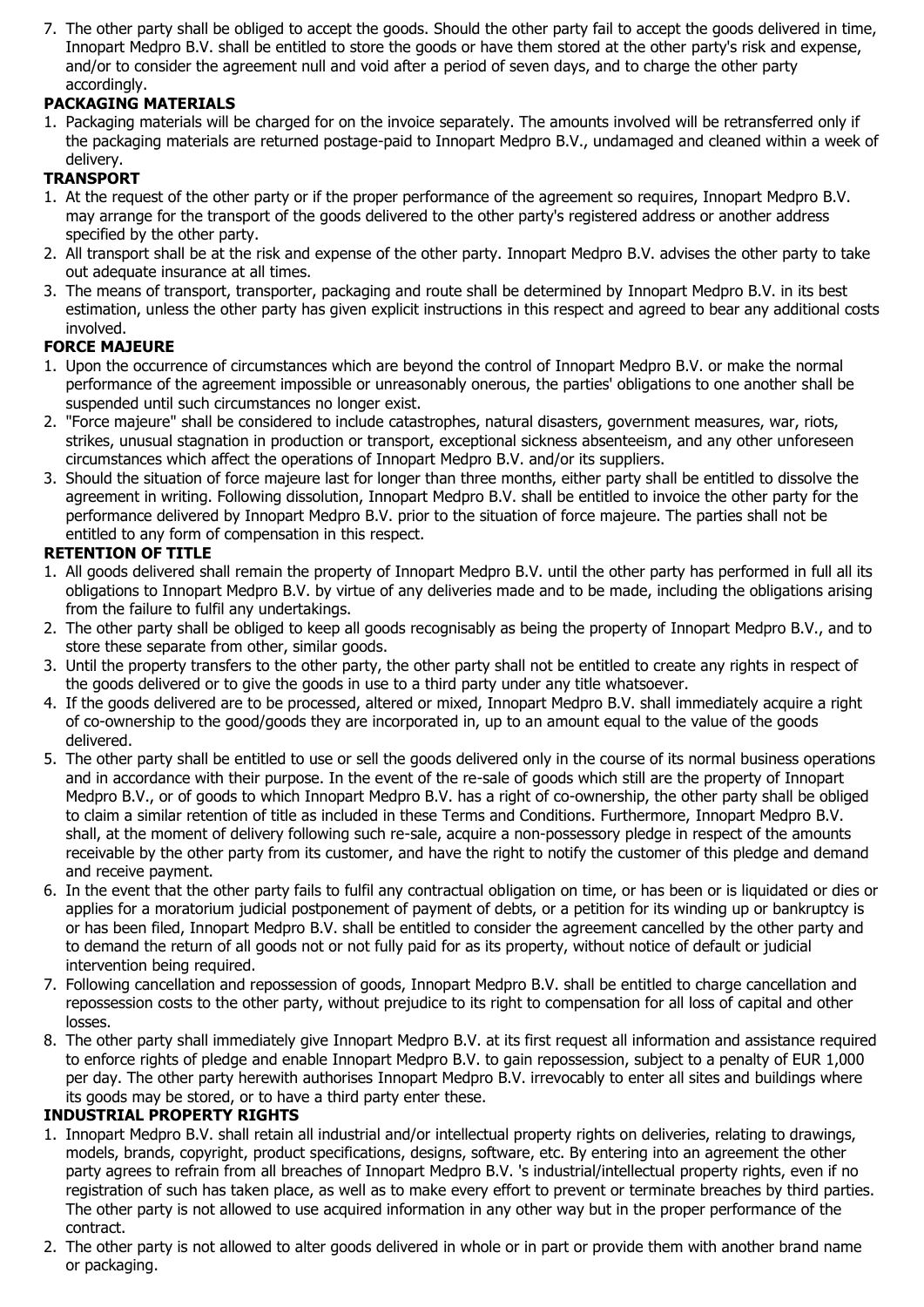3. The other party guarantees that the assignment or information it has provided does not breach any rights of third parties or statutory regulations, and fully indemnifies Innopart Medpro B.V. against all claims by third parties.

## **GUARANTEE**

- 1. Innopart Medpro B.V. will only provide a guarantee if this is agreed upon in writing. Any manufacturers' warranties on goods acquired from third parties will be provided to the other party subject to the applicable regulations.
- 2. The guarantee provided expires if the other party uses the goods delivered other than in accordance with the instructions and for their purpose, or does not properly use, maintain, repair or alter them, or fails to fulfil its obligations under the agreement.

## **COMPLAINTS**

- 1. The other party is obliged to check all goods and services immediately upon receipt for visible defects, damage and shortcomings, and to report such to Innopart Medpro B.V. immediately in writing. All other complaints concerning goods or services delivered or invoices must be reported to Innopart Medpro B.V. in writing within 8 days. The grounds for the complaint must be stated in full detail.
- 2. If no complaint is received within the above period and/or when the goods delivered are processed, the delivery or invoice shall be considered to have been accepted and all rights to lodge complaints in this respect shall lapse.
- 3. Deviations from the quality of delivery common in the Netherlands must be agreed in writing in advance. Minor and/or usual deviations in the quality or quantity of deliveries (including quantity, dimensions, selection, colour, weight, version or design) shall never be grounds for any complaint.
- 4. If a complaint is judged by Innopart Medpro B.V. to be founded, the other party's obligations to pay will be suspended, but only in relation to the performance or partial performance concerned. Innopart Medpro B.V. shall deliver the agreed performance within a reasonable term unless Innopart Medpro B.V. chooses to credit the other party for the performance or partial performance concerned.
- 5. If Innopart Medpro B.V. rejects a complaint lodged within the prescribed period, and the other party presses its claim, Innopart Medpro B.V. is entitled to have an independent expert or inspection institute draw up a report. Such report shall be binding on both parties and the costs involved shall be for the account of the party which is found to be in the wrong.
- 6. In the case of unfounded or late complaint, Innopart Medpro B.V. shall be entitled to charge all costs incurred in this respect to the other party.
- 7. The return of goods delivered shall take place at the risk and expense of the other party, subject to the prior written approval of Innopart Medpro B.V. and the conditions set by Innopart Medpro B.V. in this respect.

## **LIABILITY**

- 1. All goods and services shall be delivered by Innopart Medpro B.V. to the best of its ability, though Innopart Medpro B.V. will only accept liability for direct loss or damage which is the direct result of gross negligence or intent on its part. Indirect loss or damage, loss of profit, loss of goodwill and loss or damage to third parties shall never be eligible for compensation. The other party is advised to take out sufficient insurance.
- 2. All advice is issued by Innopart Medpro B.V. in good faith, but remains free of obligation and Innopart Medpro B.V. accepts no liability for the consequences.
- 3. In all cases, Innopart Medpro B.V. 's liability is limited to reasonable compensation for the loss or damage sustained, with a maximum of the agreed price for the delivery or partial delivery concerned.
- 4. Loss or damage must be notified to Innopart Medpro B.V. in writing within ten days of discovery, failing which all rights to compensation shall become extinct. All claims for compensation shall become void by prescription upon the expiry of a twelve-month period commencing the date of notification.
- 5. The other party shall be obliged to indemnify Innopart Medpro B.V. against all claims for compensation by third parties.
- 6. All employees of Innopart Medpro B.V. and third parties brought in by Innopart Medpro B.V. may refer to these provisions, as if they themselves were party to the agreement.
- 7. The stipulations in this section shall apply to the liability of Innopart Medpro B.V., undiminished by imperative law. **DEFAULT AND DISSOLUTION**
- 1. In the event that the other party fails to fulfil any contractual obligation on time, or has been or is liquidated or dies or applies for a moratorium judicial postponement of payment of debts, or a petition for its winding up or bankruptcy is or has been filed or its assets are attached, all amounts owed by the other party to Innopart Medpro B.V. shall become immediately payable in full and Innopart Medpro B.V. shall have the right to dissolve all agreements without notice of default or judicial intervention being required, to suspend further deliveries and/or claim payment in full of all receivables, without prejudice to Innopart Medpro B.V. 's right to compensation in full for all loss of capital and other losses.

## **RETENTION**

1. Should the other party fail to fulfil its obligations, or to provide adequate security, Innopart Medpro B.V. shall have the right to retain all goods which are in its custody and control on behalf of the other party.

# **PAYMENT**

- 1. All payments must be transferred to a bank or giro account to be stated by Innopart Medpro B.V. within 30 days of the date of invoice. The other party is not entitled to any suspension, reduction or sett-off unless specifically agreed to by Innopart Medpro B.V. in writing.
- 2. The other party shall be in default, without notice being required, by the mere failure to observe the agreed payment period; all discounts granted shall immediately lapse with retrospective effect.
- 3. Payments must be made in the currency specified in the agreement or, if no currency is stated, in the currency in which the invoices are drawn up.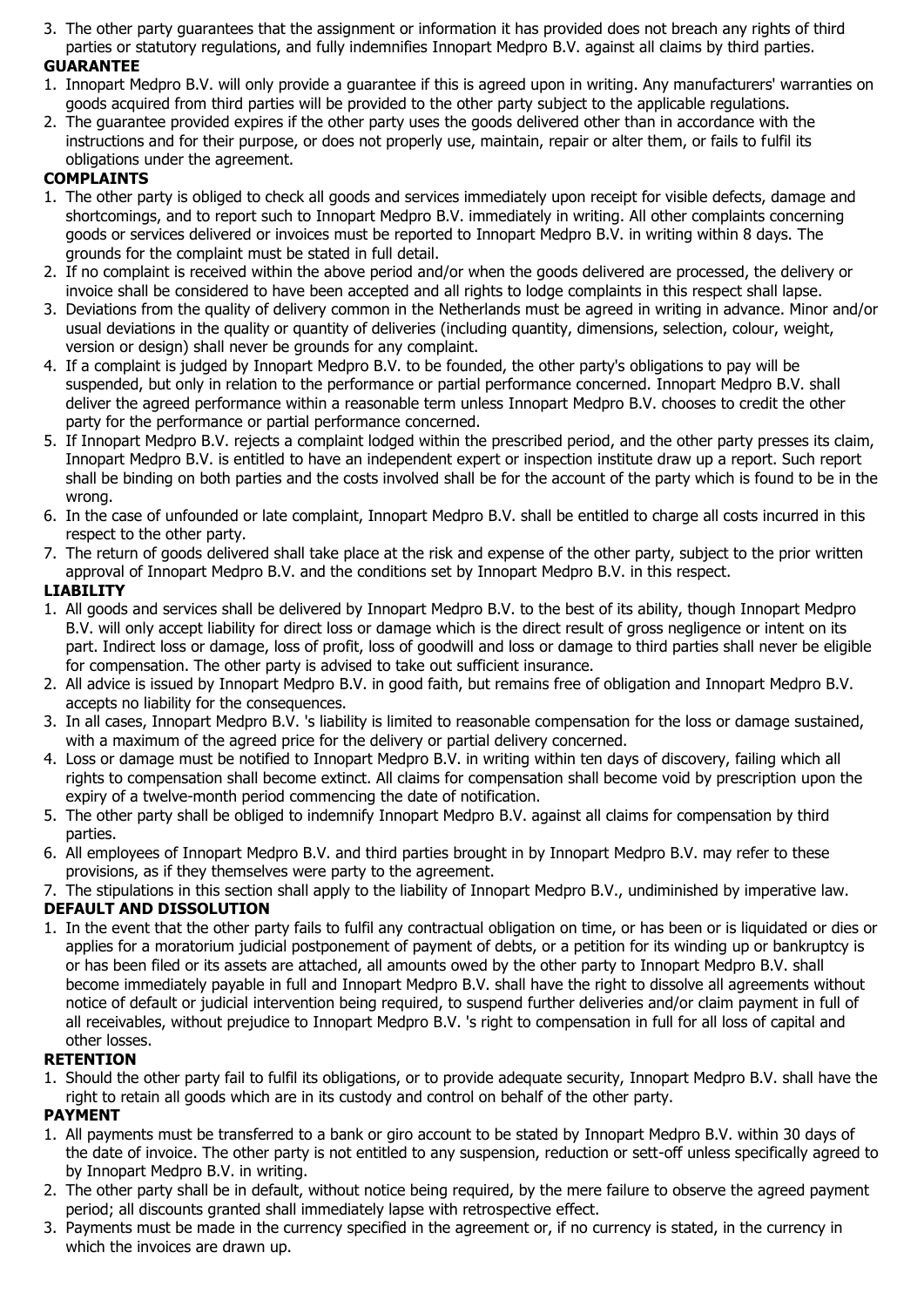- 4. All payments irrespective of other instructions shall be applied as follows: first (extra-)judicial and other legal costs incurred, subsequently interest due and then the oldest invoice outstanding.
- 5. On first request of Innopart Medpro B.V., both prior to and following the conclusion of each agreement, the other party is obliged to provide in, and if necessary supplement, all securities in any by Innopart Medpro B.V. requested form, to ensure the correct fulfilment of all obligations of the other party. If the other party does not provide in the requested securities within a fortnight after Innopart Medpro B.V. 's written request, Innopart Medpro B.V. is entitled to postpone all it's obligations and all amounts owed by the other party to Innopart Medpro B.V. shall become immediately payable in full.

## **INTEREST AND COSTS**

- 1. In the event that the agreed payment term is exceeded, the other party shall be liable to pay interest at a rate of 1% per month on all outstanding amounts, with part of a month being counted as a whole month.
- 2. All collection charges shall be for the other party's account. The extrajudicial costs will amount to at least 15% of the total claim including interest. The judicial costs include - among others - all costs actually incurred for legal assistance and representation, including costs in excess of the liquidation fee.

#### **APPLICABLE LAW AND DISPUTES**

- 1. All agreements entered into with Innopart Medpro B.V. shall be governed exclusively by Dutch law, in terms of their conclusion, content and performance. The Vienna Convention on international Sales Contracts is explicitely excluded.
- 2. The Delivery and Payment will take effect the moment that the other party is notified of such conditions of trade and delivery are set in accordance with the 'I.C.C. Incoterms', as most recently laid down by the International Chamber of Commerce in Paris.
- 3. Any disputes relating to the conclusion, content and performance of all agreements entered into with Innopart Medpro B.V. shall be submitted for arbitration to the competent court in the place(s) of business of Innopart Medpro B.V.. Innopart Medpro B.V. shall be entitled, however, to submit a dispute to the court which is competent to hear this by operation of law or by virtue of international treaties.
- 4. The Terms and Conditions as drawn up in the Dutch language shall be valid and decisive in case of contrariness or differences in interpretation between the Dutch text and a translation thereof.

#### **FINAL PROVISIONS**

- 1. If and to the extent that any condition of a contract or these Terms and Conditions is declared null and void, the legal stipulation which is most similar to the import of the condition concerned will replace this. The other conditions will remain in full force.
- 2. Innopart Medpro B.V. shall be entitled to amend its conditions of trade. New Terms and Conditions of Delivery and Payment will take effect the moment that the other party is notified of such.

## **GENERAL PURCHASE TERMS AND CONDITIONS OF INNOPART MEDPRO MEDPRO BV**

#### **1. Definitions**

1.1 Unless the context shows otherwise, any words and expressions which have been capitalized in these general purchase terms and conditions of Innopart Medpro are defined terms to which the following meaning is assigned: "Contract": a contract between Innopart Medpro and the Seller which is concluded in accordance with article 3.4 of these General Conditions; "General Conditions": these general purchase terms and conditions of Innopart Medpro, having its corporate seat in Scherpnzeel, the Netherlands at Stationsweg 393-I. "Products": any movable goods purchased by and delivered to and to be purchased by and to be delivered to Innopart Medpro which are designated or referred to in the relevant Order or Contract; "Order": any written or verbal purchase order for the supply and delivery of Products and/or the provision of Services placed with the Seller by Innopart Medpro; "Seller": the counter party or potential counter party of Innopart Medpro. "Services": any services rendered and to be rendered to Innopart Medpro which are indicated, designated or referred to in the relevant Order or Contract.

1.2 Whenever "written" or "in writing" is used in these General Conditions it shall mean by fax, e-mail, internet, EDI, electronic data transfer or by means of any other usual (electronic) trade medium. Whenever "rescission" or "to rescind" is used in these General Conditions it shall mean "ontbinding" or "ontbinden". Whenever "termination" or "to terminate" is used in these General Conditions it shall mean "opzegging" or "opzeggen".

#### **2. Applicability and Ranking of Documents**

2.1 The applicability of the general terms and conditions used or referred to by the Seller is herewith explicitly rejected. 2.2 These General Conditions are applicable to all legal relationships of Innopart Medpro acting as potential purchaser of Products and/or potential commissioner of Services.

2.3 No variation of these General Conditions shall be effective unless expressly stipulated and agreed in writing. 2.4 In case of a conflict or inconsistency between one or more provisions of these General Conditions and one or more provisions of (i) the Order or, as the case may be, (ii) any other signed written agreement between the Seller and Innopart Medpro, the provisions of the Order or, as the case may be, the signed written agreement between the Seller and Innopart Medpro shall prevail.

#### **3. Offers and Conclusion of Contracts**

3.1 An offer made by the Seller, including an offer made without engagement, cannot be revoked after acceptance of such offer by Innopart Medpro.

3.2 A request for an offer by Innopart Medpro is without engagement.

3.3 Innopart Medpro shall only be bound by an Order if the Order has not been revoked by Innopart Medpro within two (2) working days after receipt of the Seller's Order confirmation.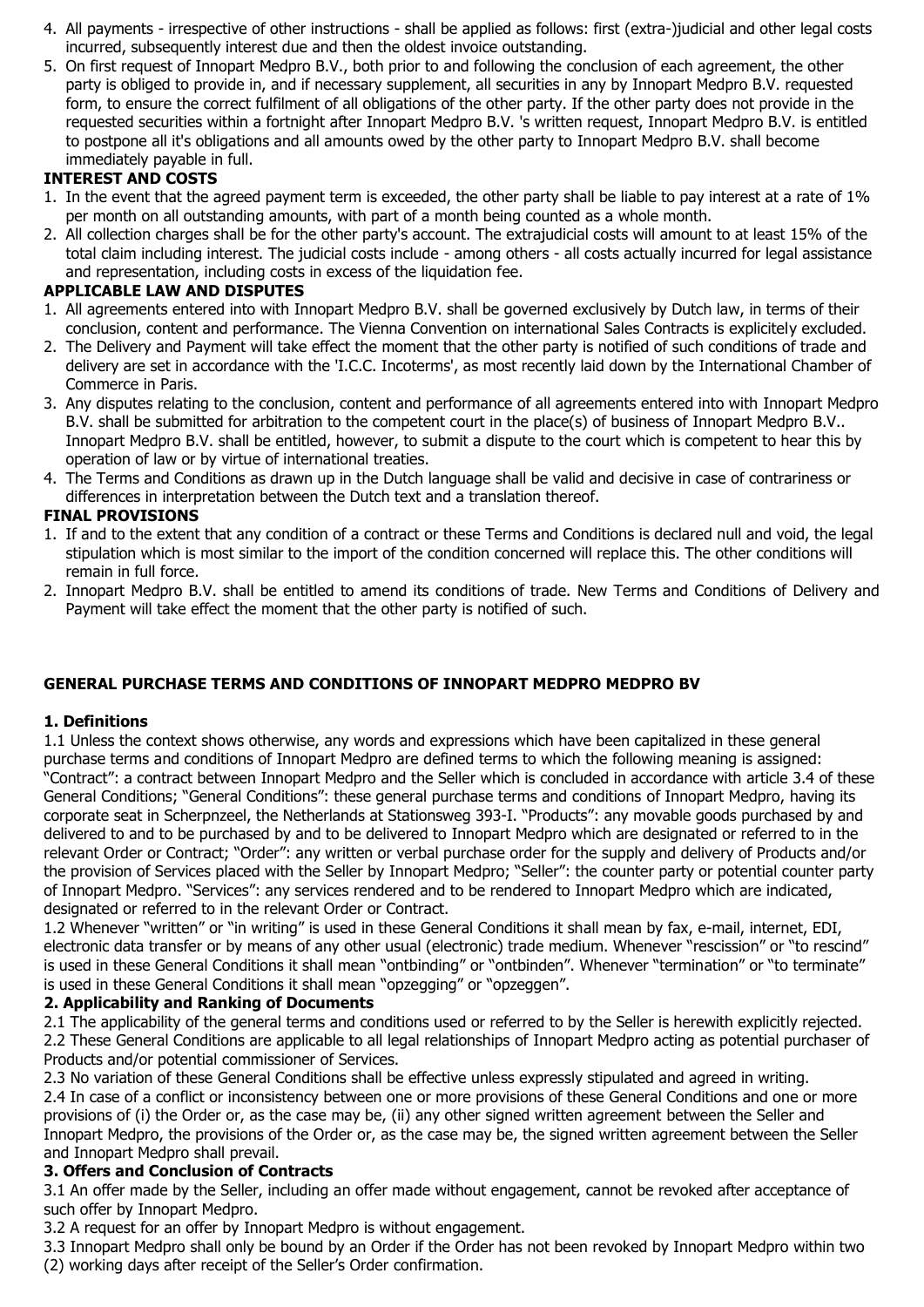3.4 A Contract between Innopart Medpro and the Seller is concluded when the Seller has signed and thereby confirmed the Order for agreement and it is returned to and received by Innopart Medpro. If the Seller makes an offer for the sale, supply and delivery of Products and/or the provision of Services, a Contract is also concluded when Innopart Medpro accepts this offer. A Contract is also concluded when the Seller carries out the Order with Innopart Medpro's consent but without Innopart Medpro having confirmed the Seller's offer in writing or without the Seller having accepted the Order in writing. If an Order is placed by Innopart Medpro without a prior offer having been made by the Seller, a Contract is also concluded, unless the Seller notifies Innopart Medpro within two (2) working days of the date of the Order that it does not accept the Order or Innopart Medpro revokes the Order within two (2) working days after receipt of the Seller's Order confirmation. If the Seller and Innopart Medpro have concluded an Electronic Interchange Agreement, a Contract shall be concluded in accordance with the provisions of the Electronic Interchange Agreement.

3.5 If in the Order reference is made by Innopart Medpro to technical, safety, quality or other types of requirements, specifications and/or regulations which are not attached to the Order, these shall be part of the Contract and it shall be assumed that the Seller is aware thereof, unless the Seller informs Innopart Medpro immediately of the contrary. In such case, Innopart Medpro shall inform the Seller of these requirements, specifications and/or regulations.

## **4. Price and Payment**

4.1 The price of the Products shall be based on delivery (place Scherpenzeel, the Netherlands) DDP (Incoterms 2010), exclusive of VAT, unless agreed otherwise in writing.

4.2 Prices are fixed and no increase in the price specified in the Order may be made for any reason without the prior written consent of Innopart Medpro.

4.3 Unless otherwise agreed in the Order, the price for the Products and/or the Services shall be payable by Innopart Medpro to the Seller within ninety (60) calendar days from the agreed date of delivery of the Products or, as the case may be, the performance of the Services, or the actual delivery date, whichever is later.

4.4 No payment of or on account of the price shall constitute any admission by Innopart Medpro as to the proper performance by the Seller of its obligations under any Contract.

4.5 Innopart Medpro is entitled to set-off the amounts due to the Seller under the Contract with any and all amounts owed by the Seller to Innopart Medpro for any reason whatsoever.

4.6 In case the Seller does not or not properly perform its obligations under the Contract, all extrajudicial costs, explicitly including costs incurred in respect of drafting and sending demands for performance, conducting settlement negotiations and other acts in preparation of potential legal proceedings as well as all judicial costs which Innopart Medpro incurs as a result of the Seller's non-performance shall be borne by the Seller.

## **5. Delivery and Time of Delivery**

5.1 Delivery of Products is to be made on the basis of delivery (place Scherpenzeel, the Netherlands) DDP (Incoterms 2000), unless agreed otherwise in writing. The Seller shall perform the Services at the agreed location, date, time and, if any, service level.

5.2 Deliveries of the Products are to be made exactly of the quality and in the quantities specified in the Order. Innopart Medpro will have no liability to pay for Products delivered to Innopart Medpro that (a) are not of the quality specified in the Order and/or (b) are in excess of or (c) are less than the quantities specified in the Order. Deliveries of the Products that (a) are not of the quality specified in the Order and/or (b) are either in excess of or (c) are less than the quantity of Products ordered shall, if so requested by Innopart Medpro, be returned entirely to the Seller at the Seller's risk, cost and expense. In addition, if deliveries of Products are made that are not of the quality specified in the Order and/or (b) are either in excess of or (c) are less than the quantities specified in the Order, the Seller shall automatically be in default without a notice of default having to be given. In such case, Innopart Medpro may, at its election, cancel the Order and/or rescind the Contract, in whole or in part, or terminate the Contract with immediate effect, without any compensation being due by Innopart Medpro and without prejudice to any other rights or remedies Innopart Medpro may have. The Seller shall compensate Innopart Medpro for any costs incurred and damages suffered by Innopart Medpro, including but not limited to the costs incurred in replacing the Products ordered, costs made in respect of materials of other suppliers that have become unusable due the Seller's non-performance, loss of contracts and loss of profits. 5.3 Time shall be of the essence under the Contract where a delivery or performance date is specified in the Order. Where such date is stated as approximate or is not specified, Innopart Medpro may by written notice to the Seller specify a delivery date for the purposes of which time shall be of the essence.

5.4 If the Seller fails to effect delivery on or by the date so specified, the Seller shall automatically be in default without a notice of default having to be given. In such case, Innopart Medpro may, at its election, cancel the Order and/or rescind, in whole or in part, or terminate the Contract with immediate effect without any compensation being due by Innopart Medpro and without prejudice to any other rights or remedies Innopart Medpro may have. The Seller shall compensate Innopart Medpro for any costs incurred and damages suffered by Innopart Medpro, including but not limited to the costs incurred in replacing the Products ordered, costs made in respect of materials of other suppliers that have become unusable due the Seller's non-performance, loss of contracts and loss of profits.

5.5 In the event that Products are delivered before the delivery date specified in the Order without the express written consent of Innopart Medpro, Innopart Medpro shall be entitled to refuse to accept delivery or to charge the Seller for insurance and storage thereof at a rate of two percent (2%) over the total purchase value per month until the contractual date for delivery. Early delivery of the Products does not lead to a change in the agreed payment date for the Products.

5.6 Innopart Medpro may change delivery and performances dates or direct temporary suspension of scheduled shipments by giving notice hereof to the Seller. In such event, the Seller shall store the Products for a reasonable period of time having regard to the circumstances and shall safeguard them and take all reasonable steps to prevent their deterioration until their actual delivery, all such without any extra costs being charged to Innopart Medpro.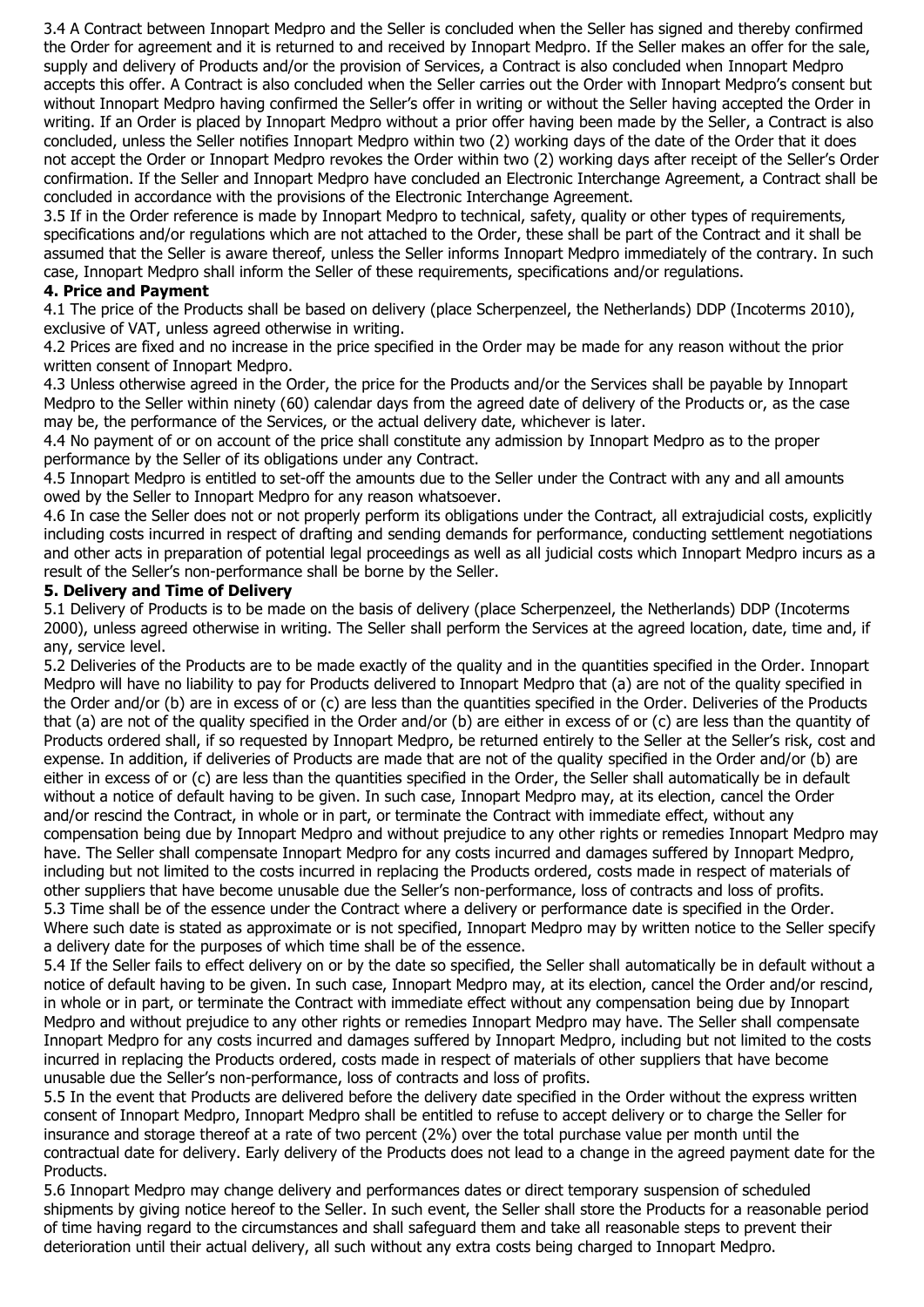5.7 The Seller agrees to follow all instructions from Innopart Medpro concerning means of transport, routing and invoicing of transport, and insurance cover during transport.

## **6. Packaging**

6.1 The Seller undertakes to package and secure the Products properly and to mark them in accordance with the instructions of Innopart Medpro at no additional cost to Innopart Medpro. If the Seller fails to package and/or mark the Products properly, the Seller shall indemnify and hold Innopart Medpro harmless from and against any and all claims for compensation of damages, losses and costs suffered or incurred by Innopart Medpro or third parties in connection with or as a result of the packaging and/or marking of the Products by the Seller.

6.2 Where containers or packaging are to be returned to the Seller, this must be clearly stated on the transport documents or invoices, and the returning shall be at the Seller's risk and expense, unless otherwise agreed upon in writing. Innopart Medpro reserves the right to return all packages to the Seller.

6.3 The Seller shall provide Innopart Medpro with all documents required by applicable national and/or EU laws, rules, directives and regulations and any documents required by Innopart Medpro according to Innopart Medpro' instructions and at the latest upon delivery of the Products or, as the case may be, completion of the performance of the Services. If the Seller fails to provide Innopart Medpro with the required documents upon delivery of the Products, Innopart Medpro has the right to refuse delivery of such Products. In such case, for the purposes of these General Conditions, the Products shall be deemed to be undelivered.

## **7. Ownership**

7.1 Innopart Medpro shall acquire ownership of the Products, free of any liens, encumbrances or otherwise, and bear the risks thereof from the agreed date of delivery of said Products in accordance with article 5.1 of these General Conditions or the actual date of delivery, whichever is earlier.

7.2 At Innopart Medpro's request, the transfer of ownership of the Products can take place at an earlier time than upon the agreed date of delivery thereof. In such case, the Seller shall detain the Products on behalf of Innopart Medpro and store the Products concerned separately and at the Seller's risk and mark these as owned by Innopart Medpro. The Seller shall indemnify and hold Innopart Medpro harmless from and against any losses and/or damage to or theft of said Products. If a third party claims any right with respect to said Products and/or seizes said Products, the Seller will inform such third party of the ownership of Innopart Medpro and will inform Innopart Medpro of the claim and/or seizure immediately. Innopart Medpro is at all times entitled to take away the Products which are owned by it or to have such Products taken away from the place where these are stored by or on behalf of the Seller. The Seller hereby irrevocably authorises Innopart Medpro and its designated representatives to enter the premises used by the Seller in connection therewith.

7.3 The Seller undertakes and guarantees to have the Products which are owned by Innopart Medpro in accordance with article 7.2 of these General Conditions insured with a reputable insurance company until and up to the moment of delivery of the Products in accordance with article 5.1 of these General Conditions.

7.4 If it is agreed that Innopart Medpro shall pay the price for the Products in advance of delivery, Innopart Medpro shall acquire ownership of the Products as of the date of payment and for the amount paid. Articles 7.2 and 7.3 of the General Conditions shall apply equally in that case.

# **8. Warranties**

8.1 The Seller is obliged to satisfy itself of the purposes for which Innopart Medpro intends to use the Products and/or the Services, failing which it shall be assumed that the Seller shall be fully informed of such purposes and the circumstances under which the supply and delivery of the Products and/or the performance of the Services is to take place.

8.2 The Seller represents and warrants towards Innopart Medpro that upon delivery: (a) all Products and, as the case may be, all Services are and shall remain in conformity with the specifications and requirements as laid down in the Order or, as far as the Products are concerned, as described by Innopart Medpro if the Order does not set out any specifications, and are identical to the reference samples approved by Innopart Medpro and meet that which can be reasonably expected by Innopart Medpro; (b) all Products are and shall remain free from any defects in materials, manufacture and design; (c) all Products and, as the case may be, all Services comply in all respects with all relevant rules, directives and regulations of the EU as in force upon delivery, irrespective of the fact whether the Products are to be used within or outside the EU, as well as all applicable local statutory, governmental and national rules, laws and regulations; and (d) the Products are and shall remain fit for the purposes for which Innopart Medpro intends to use them; and (e) all Products shall be supplied and delivered in accordance with the agreed specifications and, as the case may be, all Services shall be rendered and performed in accordance with the service levels and the result agreed upon.

## **9. Defective Products**

9.1 Innopart Medpro is not obliged to inspect the Products upon delivery. Innopart Medpro may sample test the delivered Products from time to time. Innopart Medpro shall notify the Seller in writing within two (2) calendar months after discovery of a defect or nonconformity of the Products or, as the case may be, the Services. The Seller shall then remedy this defect or non-conformity in accordance with the other provisions of this article 9.

9.2 In case of a defect or non-conformity of the delivered Products, Innopart Medpro has the right to require the Seller to supplement, replace or repair the Products at the Seller's cost and expense within a reasonable period of time to be determined by Innopart Medpro or to rescind the Contract, in whole or in part. In case of a non-conformity of the Services rendered, Innopart Medpro has the right to require the Seller to perform the Services anew at the Seller's cost and expense within a reasonable period of time to be determined by Innopart Medpro or to rescind the Contract, in whole or in part. The Seller shall compensate Innopart Medpro for any damages, losses and costs suffered or incurred as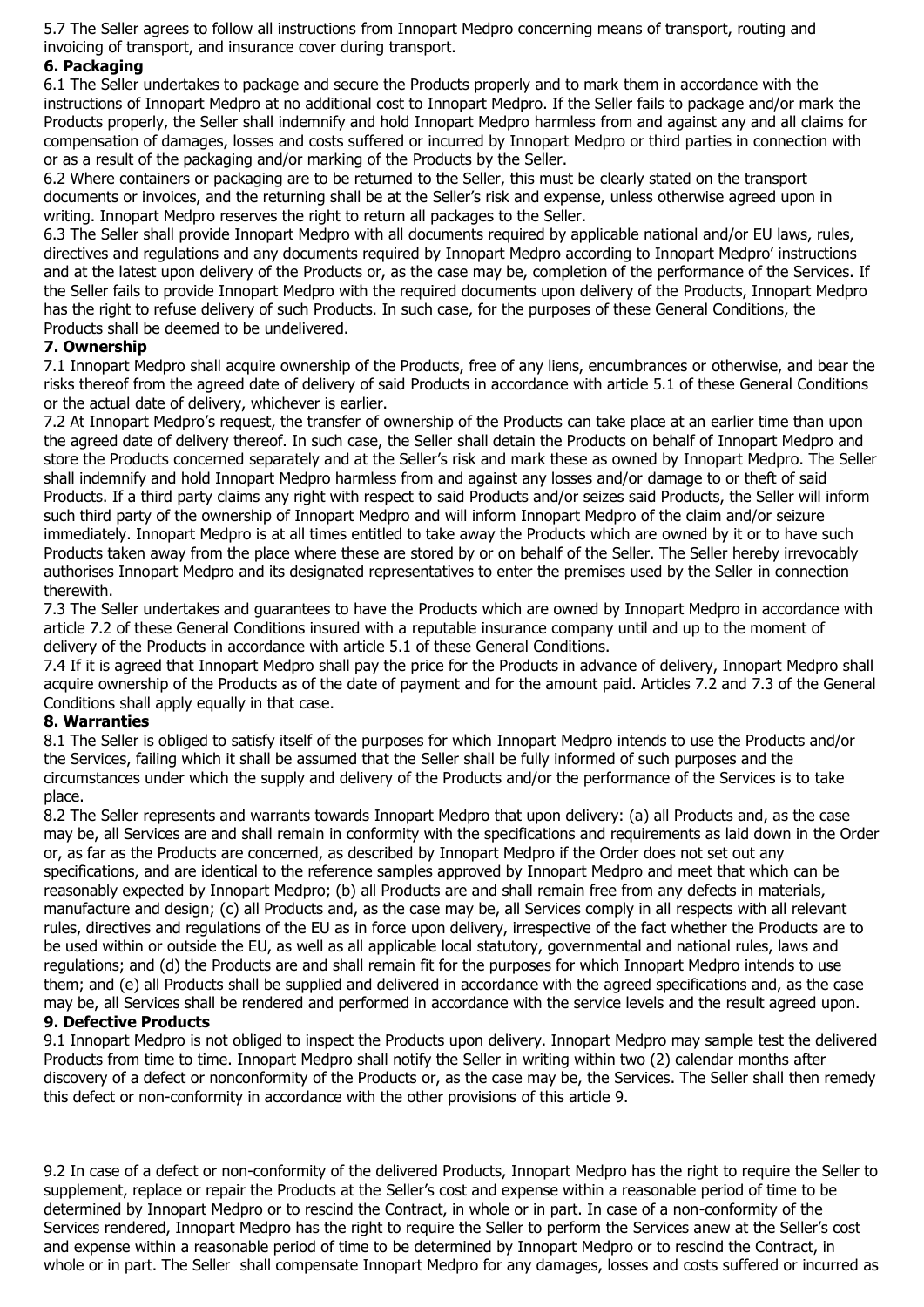a result of such defect, the handling of such defect, or non-conformity and/or rescission, including but not limited to loss of contract, loss of profit and loss of savings. Any and all costs incurred by Innopart Medpro relating to defective Products or Products which do not conform to the Contract, including but limited to costs for materials, transport costs, travel expenses and labour costs, shall be reimbursed immediately by the Seller without prejudice to any other rights Innopart Medpro may have in respect of such Products. However, when, in Innopart Medpro's opinion, the remedies available to Innopart Medpro are to no avail, Innopart Medpro may, at its election, cancel the relevant Contract, rescind the Contract, in whole or in part, or terminate the Contract with immediate effect and without any compensation being due to the Seller. In the latter situation, the third and fourth sentence of this article 9.2 shall apply equally.

9.3 If Innopart Medpro requires the Seller to supplement, replace or repair the Products and/or, as the case may be, to perform the Services anew, Innopart Medpro has the right to make such supplements, replacements or repairs itself or to perform the Services itself, or to instruct a third party to do so, at the Seller's cost and expense, if the Products and/or the Services are required without delay or if the Seller fails to supplement, repair or replace the Products and/or perform the Services anew within the reasonable period stipulated in article 9.2 of these General Conditions.

9.4 Without prejudice to any other rights or remedies Innopart Medpro may have, it is hereby expressly agreed that where Products are supplied in bulk and only part of such Products are found to be defective or not to conform to the Contract, Innopart Medpro shall nevertheless be entitled to reject, at its option, either the entire delivery of that part of the Products which is found to be defective or not to conform to the Contract, even if the non-conformity is so slight that it would otherwise be considered unreasonable for Innopart Medpro to do so, all such without any compensation being due by Innopart Medpro.

9.5 Delivered Products found defective by Innopart Medpro may at all times be returned by Innopart Medpro for the account and risk of the Seller.

9.6 Whenever Innopart Medpro so requests, the Seller shall provide Innopart Medpro with a certified copy of the test reports in respect of the Products delivered. The Seller warrants that within twenty-four (24) hours from such request it shall deliver test reports, certificates of origin and other relevant documentation demonstrating that the Products to be delivered or delivered meet the requirements set out in article 8.2 (a) and (c) of these General Conditions.

#### **10. Liability**

10.1 The Seller shall be liable, irrespective of the legal basis for a claim, for all damages, losses and costs which Innopart Medpro, its employees ("ondergeschikten") or third parties engaged by Innopart Medpro in the performance of the Contract ("niet-ondergeschikten") may suffer or incur as a result of or in connection with the Products and/or the sale, supply and delivery of the Products and/or the Services and/or the provision and performance of the Services, except when these damages, losses and costs are caused by gross negligence or wilful intent of Innopart Medpro or its management.

10.2 The Seller shall be liable for and indemnify and hold Innopart Medpro harmless from and against ("vrijwaren en schadeloos stellen") any claims, irrespective of the legal basis for a claim, for compensation of damages, losses and costs of third parties arising out of or in connection with the sale, supply and delivery of the Products and/or the provision and performance of the Services.

10.3 For the avoidance of any doubt, when damages and/or losses are suffered by Innopart Medpro this shall include but not be limited to loss of profits, loss of contracts, loss of savings, loss of data, losses caused by disruption or stoppage of the production and/or the business and incurred losses.

10.4 The Seller shall notify Innopart Medpro immediately in writing in the event there is a reasonable basis for safety concerns relating to one or more of the Products delivered to Innopart Medpro or as a result of other conditions mandated by relevant

applicable national or EU laws, rules, directives or regulations. The necessity, nature and urgency of any recall, including but not limited to the Products and all (semi-)finished products in which the non-conforming Products have been used, will be determined solely by Innopart Medpro. Once the decision to recall has been taken, the recall will be coordinated by Innopart Medpro. The Seller shall indemnify and hold Innopart Medpro harmless from and against any damages, losses and costs suffered or incurred by Innopart Medpro as a result of or in connection with a recall of the Products and/or all (semi-)finished products in which the non-conforming Products have been used.

10.5 The Seller shall effect and maintain an adequate policy or policies of insurance to cover the liabilities referred to in these General Conditions or which are required under applicable law and shall produce such policy or policies and evidence of timely payment of the premiums thereof if so requested by Innopart Medpro. In the event that the Seller shall fail to maintain such insurance policy or policies, Innopart Medpro shall be entitled to effect the same on behalf of and at the Seller's cost and expense.

10.6 The foregoing provisions do not affect liability based on mandatory applicable law.

## **11. Intellectual Property Rights**

11.1 Unless agreed otherwise in writing, all drawings, sketches, calculations, formulas, preparation methods, studies, models, moulds, non-standard packaging, tickets, labels, art work, designs, patterns, the style, composition and/or specifications of Products and semi-finished products, technical and commercial know-how and other such information and tools (hereinafter collectively referred to as the "Materials") made available to the Seller by Innopart Medpro or manufactured or developed by the Seller on the instructions of Innopart Medpro, are and shall remain or, as the case may be, shall become the property of Innopart Medpro and all intellectual property rights embodied in or arising out of such Materials belong and shall belong to Innopart Medpro. The Seller undertakes to use the Materials only for the performance of the Order or Contract and to keep the Materials separate and to mark them as the property of Innopart Medpro. At the Seller's cost and expense the Seller undertakes to return the Materials to Innopart Medpro in good condition, together with any copies and data carriers which have been produced, as soon as they have served the purpose for which they are intended, or whenever Innopart Medpro so requests. The Seller hereby transfers the rights referred to in this article 11.1 to Innopart Medpro. The Seller warrants that it is entitled to transfer the rights referred to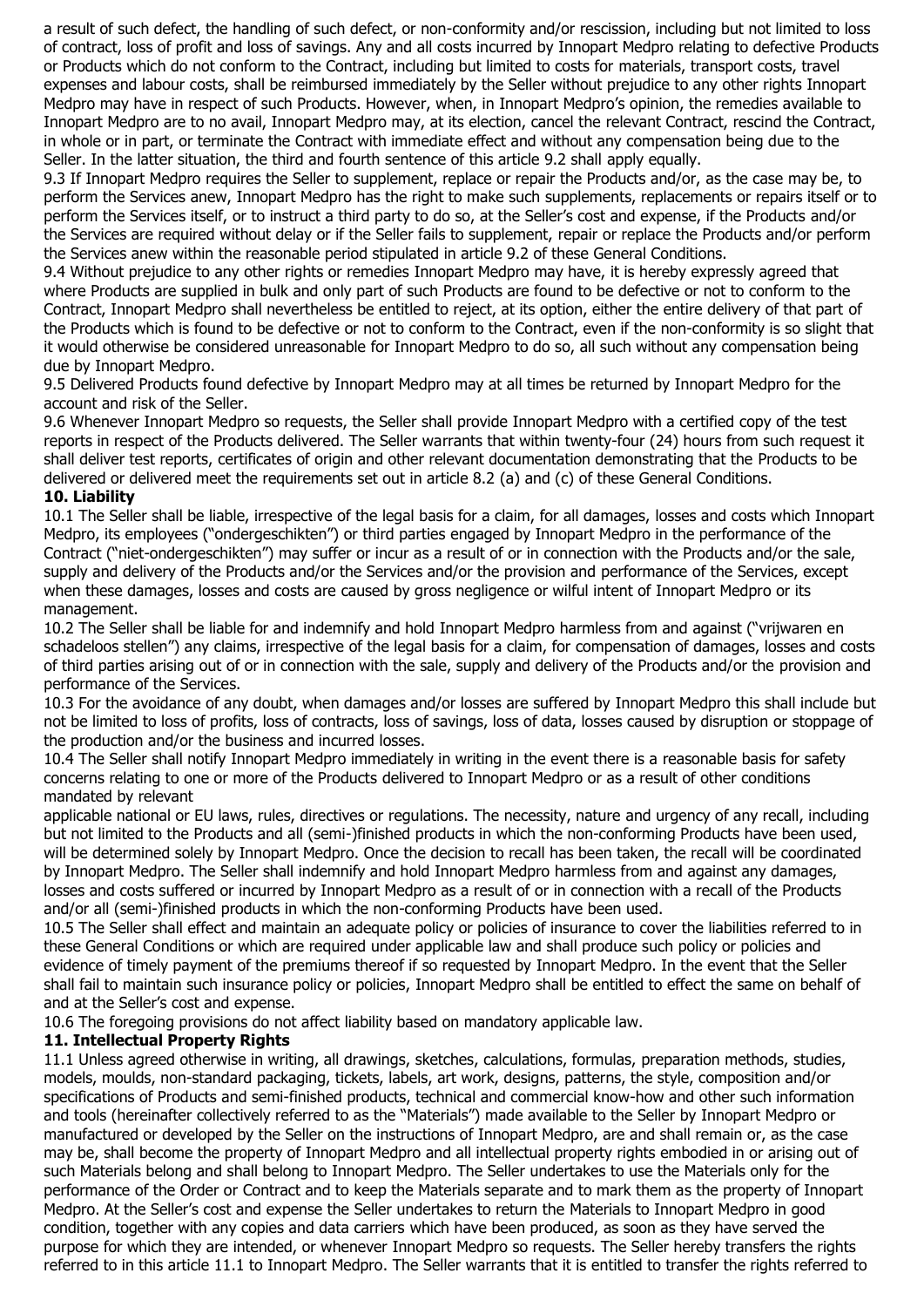in this article 11.1 to Innopart Medpro and has obtained any consent and third party rights required, and that no rights accrue to third parties following such transfer. On Innopart Medpro' first demand, the Seller shall do all that is necessary to effectuate this transfer. 11.2 The Seller shall refrain from violating any of the rights of Innopart Medpro referred to in article 11.1 of these General Conditions. Without the prior written consent of Innopart Medpro, the Seller shall never use, make available to, sell or deliver to or manufacture for any third party the Materials. 11.3 The Seller represents and warrants to Innopart Medpro that both the Products and the Services shall not infringe on any third party's intellectual property rights. The Seller shall indemnify and hold Innopart Medpro harmless from and against any claims for infringement of third party rights, irrespective of the legal basis for a claim, including but not limited to intellectual property rights and know-how, by reason of the use or sale of the Products delivered and/or the Services rendered, save and to the extent that the Products shall have been manufactured or produced in accordance with any specification supplied by Innopart Medpro, and against all damages, losses and costs for which Innopart Medpro may become liable as a result of such claims for infringement, irrespective of the legal basis for a claim.

## **12. Confidentiality**

12.1 The Seller undertakes to maintain complete confidentiality regarding the Materials, the Orders, the Contracts, all correspondence and all business information and knowledge provided by Innopart Medpro or any information otherwise known to the Seller in connection with the entering into and performance of the Contract or Contracts (the "Confidential Information") and undertakes to only use the Confidential Information for the performance of the Contract or Contracts. The Seller undertakes to impose the same obligations on any employees and third parties which it engages in relation to the performance of the Contract or Contracts. The Seller undertakes that it shall provide the Confidential Information on an need to know basis only and only in relation to the performance of the Contract or Contracts. The Seller warrants that such employees and third parties shall comply with the confidentiality obligations set out in this article 12.1.

12.2 All Orders and Contracts are confidential and shall not be disclosed by the Seller for any purpose, including but not limited to marketing or commercial purposes.

## **13. Force Majeure**

13.1 If Innopart Medpro is prevented from accepting delivery or performing any of its other obligations under an Order or a Contract by any circumstances beyond its reasonable control, including but not limited to: natural disasters; war; acts of

terrorism; threats of terrorism; accidents; explosions; nuclear incidents; strikes or other labour disturbances, regardless of the reasonableness of the demands of labour; sabotage; acts or omissions of any governmental authority, de jure or de

facto; port congestions; shortage of supplies, labour, facilities, fuel or power in consequence of non-delivery or any other cause; want of transport or any other cause, whether similar or dissimilar to the foregoing, which is either beyond Innopart Medpro' reasonable control and as a result of which Innopart Medpro is unable to perform its obligations under the Contract, Innopart Medpro may cancel the relevant Order or rescind the Contract, in whole or in part, or terminate the Contract with immediate effect by giving the Seller written notice and without having to pay the Seller any compensation whatsoever.

## **14. Rescission and Termination**

14.1 In case the Seller does not, not timely or not properly, perform its obligations under an Order or a Contract, the Seller shall automatically be in default without any notice of default being required, and Innopart Medpro is entitled to, without prejudice to any other rights or remedies Innopart Medpro may have and without having to pay any compensation whatsoever, to either rescind the Contract, in whole or in part, or to terminate the Contract with immediate effect by giving written notice to the Seller, or to suspend the performance of its obligations under the relevant Order or Contract. 14.2 Without prejudice to any other rights or remedies Innopart Medpro may have, including the right to rescind the Contract, in whole and in part, and without having to pay any compensation whatsoever, Innopart Medpro is entitled to terminate the Contract with immediate effect by giving written notice to the Seller if: (a) the Seller applies for an adjudication in bankruptcy ("faillissement") or a suspension of payments ("surséance van betaling") or any similar proceedings listed in Annex A and B to the European Council Regulation on Insolvency Proceedings dated May 24, 2000 (EC no. 1346/2000); and/or

(b) the Seller is declared bankrupt ("failliet verklaard") or granted a preliminary suspension of payments or suspension of payments ("(voorlopige) surséance van betaling verleend" ); and/or (c) any event analogous to the events referred to in paragraphs (a) or (b) above occurs with respect to the Seller under the laws of the jurisdiction in which the Seller has its registered office; and/or (d) the Seller is dissolved or its business is transferred, in whole or in part,

liquidated, wound up, discontinued or located abroad or a decision is taken in this respect; and/or (e) any change occurs in the effective control over Innopart Medpro or, as the case may be, the Seller, or if Innopart Medpro or, as the case may be, the

Seller is involved in or subject of a merger, spin-off or split-up, including a legal merger and legal split-off whereby "control" means the power, directly or indirectly, to direct or cause the direction of the management and policies of a person or entity or legal entity; and/or (f) the Seller becomes involved in negotiations with one or more of its creditors or takes any other step with a view to the general readjustment or rescheduling of its indebtedness.

## **15. Miscellaneous**

15.1 If any provision of these General Conditions is invalid or unenforceable, the invalidity or unenforceability of such provision shall not affect the other provisions of this these General Conditions, the relevant Order or Contract which shall remain in full force and effect. The Seller and Innopart Medpro agree to substitute any invalid or unenforceable provision with a valid and/or enforceable provision which achieves to the greatest extent possible the objectives of the invalid or unenforceable provision.

15.2 The Seller may not assign ("overdragen of cederen") or encumber any of its rights under an Order or Contract or transfer its legal relationship ("rechtsverhouding") under a Contract without the prior written consent of Innopart Medpro.